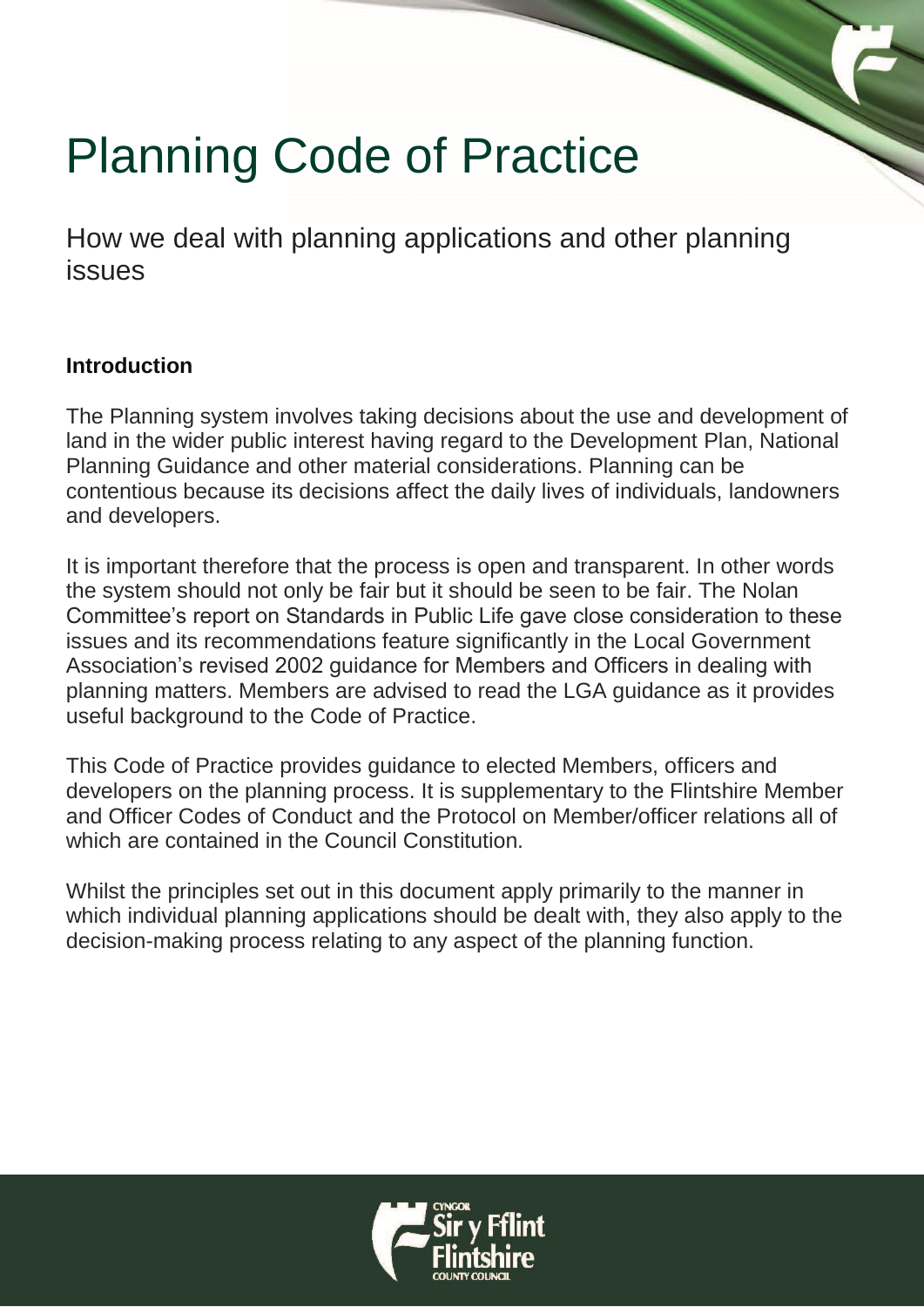# **Contents List**

- 1. Role of Members and Officers
- 1.1. General
- 1.2. Role of Officers
- 1.3. Role of Members
- 1.4. Member / Officer Contact
- 2. Training
- 3. Registration and Declaration of Interests
- 3.1. Code of Conduct
- 3.2. Personal Interests
- 3.3. Declaration
- 3.4. Pre-determination
- 3.5. Register
- 3.6. Dual Community / Town Council Membership
- 4. Lobbying
- 5. Applications Submitted by Members and Officers
- 6. Applications Submitted by the Council
- 7. Pre-application and Enforcement Discussions
- 8. Planning Committee Site Visits
- 8.1 Purpose
- 8.2 Request for a Site Visit
- 8.3 Format and Conduct at the Site Visit
- 9. Procedure at Planning Committee
- 10. Decisions Contrary to Officer Recommendation
- 11. Appeals Against Council Decisions
- 12. Planning Obligations
- 13. Regular Review of Decisions
- 14. Complaints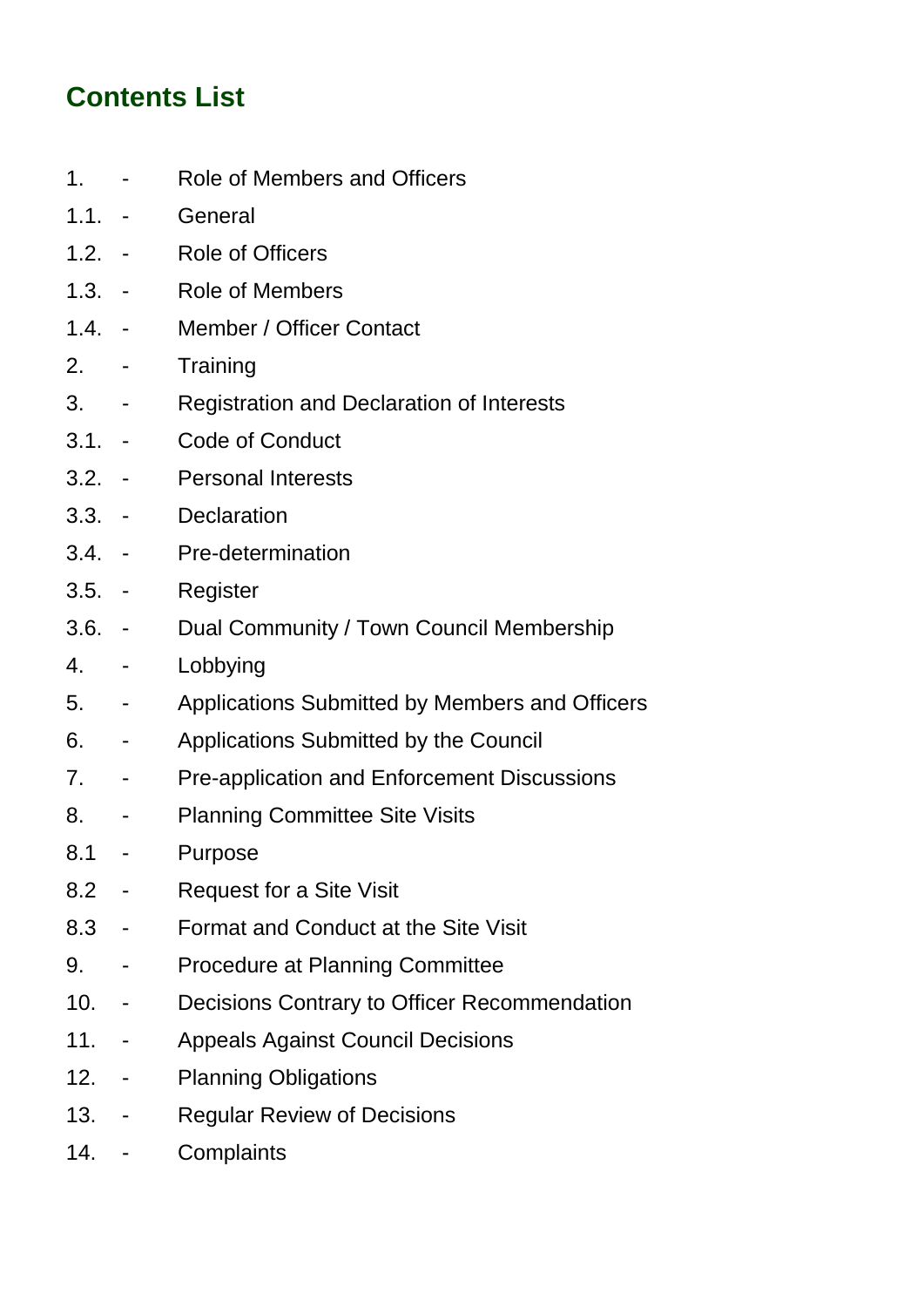# **1. Role of Members and Officers**

#### **1.1 General**

**1.1.1** - Members and officers have different but complementary roles. Both serve the public but Members are responsible to the electorate, whilst officers are responsible to the Council as a whole. Officers advise Members and the Council and carry out the Council's work. They are employed by the Council, not individual Members, and Members instructions may only be given to officers through a decision of the Council, its Cabinet or a Committee.

**1.1.2** - It is important that a good relationship exists between Members and officers and that this is based on mutual trust and understanding of each other's positions. This relationship and trust must never be abused or compromised.

### **1.2 Role of Officers**

**1.2.1** - The officer's function is to advise and assist Members in the formulation of planning policies, in the determination of planning applications and, deciding whether or not to take enforcement action

For breaches of planning control officers should:-

- Provide impartial and professional advice
- Make sure that all accurate information necessary for the decision to be made is given.
- Provide a clear and accurate analysis of the issues.
- Set applications and enforcement issues against the broader Development Plan policies and all other material considerations.
- Give a clear recommendation based on the above requirements.
- Carry out the decisions made by Members in committee or through the delegated authority of the Chief Officer, Planning and Environment
- Update Members on new legislation and guidance.
- Provide appropriate training and briefings for Members.

#### **1.3 Role of Members**

**1.3.1** - The full Council is responsible for setting the Council's formal planning policy framework through the Development Plan(s). As a general principle there is an expectation that Members will uphold the Council's planning policies.

**1.3.2** - When Members come to make a decision they must:-

- Be clear as to whether or not they have an interest which needs to be declared if not already done so.
- Act fairly and openly.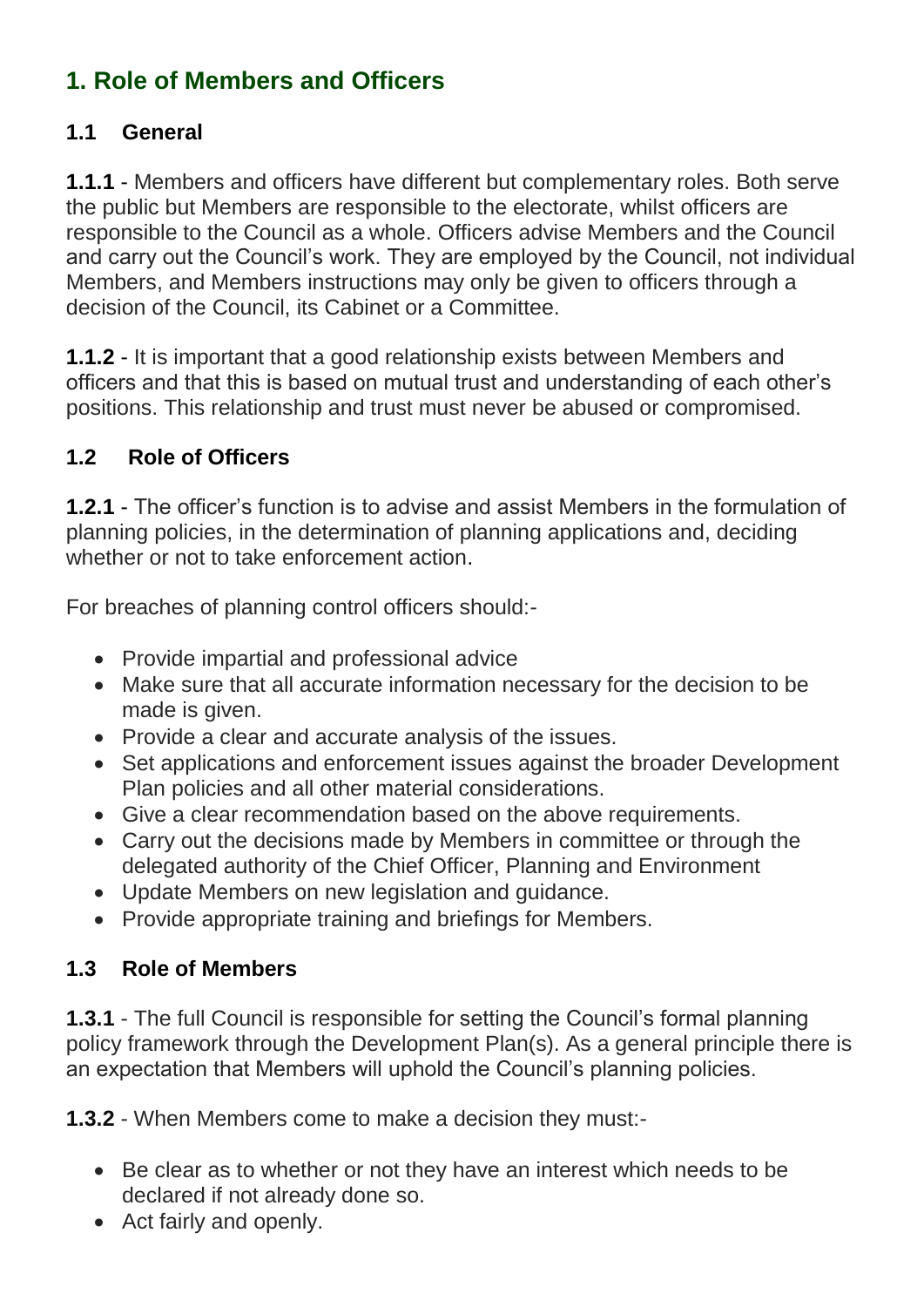- Approach each application with an open mind.
- Carefully weigh up all relevant issues.
- Determine each application on its own merits.
- Avoid giving the impression that the Member has made her / his mind up prior to the application being determined.
- Ensure that there are clear and substantial reasons for their decisions, and that those reasons are clearly stated.

**1.3.3** - Where a planning application relates to a Members ward the views of the local Member are important to the Chief Officer, Planning & Environment and to the Chair and Members of the Planning Committee. Ward Members should not become too closely identified with special interest groups if they wish to vote in the Planning Committee. Whilst Members have a responsibility to their constituents their overriding duty is to the whole County and therefore need to consider proposed developments in the interests of the wider community.

**1.3.4 -** Members should not decide how to vote on any application at any formal political group meeting. Political group meetings should never dictate how Members should vote on a planning issue.

## **1.4 Member / Officer Contact**

**1.4.1 -** The officer / Member relationship is extremely important for good decision making and an effective planning service. The mutual understanding of their respective roles and respect for each other's position is vital for good relations.

**1.4.2** - In making enquiries regarding individual applications Members should make contact with the Case Officer or Line Manager and ideally make an appointment. As all the planning officers work in an agile manner and are required to carry out site visits it is highly likely they may not be available at County Hall for a member to call-upon without prior arrangement. Whilst Members may wish to seek advice or information from the Chief Officer, Planning & Environment or the Development Manager, Members should in the first instance seek information from the Case Officer. Information can be sought and provided by e-mail.

**1.4.3** - Officers will provide every reasonable help to Members in the carrying out of their duties. Meetings between officers and Members may sometimes be helpful, but are only likely to be of value if prior arrangements have been made. This allows the officer to have all relevant documents available at the meeting. Prior arrangements may be made by telephoning or emailing the relevant Officer. A meeting room should be booked in order to allow a meeting between a member and officer to take place in a comfortable and private environment. The planning office is now located in one small room in County Hall. There is insufficient space for meetings to take place in the planning office with any degree of privacy or without considerable disturbance to other officers. For this reasons Members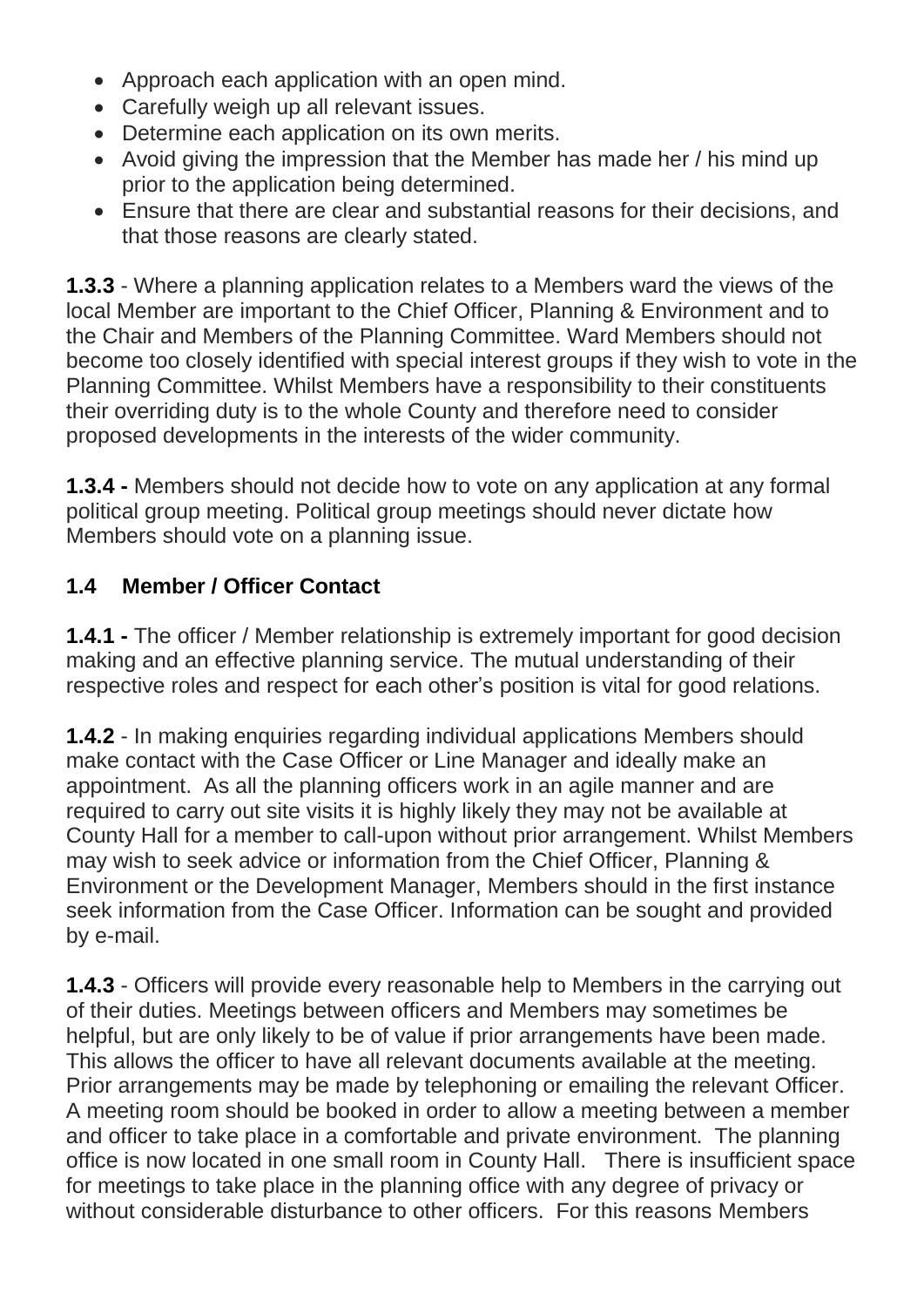should not go directly to the planning office to discuss matters with officers. If a Member wishes to contact an officer for a meeting at short notice, whilst they are at County Hall, they should ask committee services to book one of the executive meeting rooms. The officer can then come down to meet the Member. If the case officer isn't available another officer will try their best endeavours to assist.

**1.4.4** - It is acknowledged that Members and officers may well have differing views on a proposal but Members should on no account interfere with or put pressure on officers to make a particular recommendation.

# **2. Training**

**2.1 -** All Members of the Council are required to have received core planning training covering planning policies, procedures, law and this Code.

**2.2 -** Other training will be arranged by officers in consultation with Members in the form of additional sessions, seminars and workshops on topical issues and to keep members up to date on new procedures, advice and guidance.

**2.3 -** Members of the Planning Committee are required at all times between ordinary County Council elections to attend at least 75% of the planning training topics covered during their membership of the Committee.

**2.4 -** Attendance at planning training will be monitored and reported to the Planning Strategy Group who may grant an exception to the requirements of paragraph 3.3 where there is good reason for a Member temporarily failing to meet this requirement.

# **3. Registration and Declaration of Interests**

### **3.1 - Code of Conduct**

**3.1.1** - Members should follow scrupulously the County Council's **Members' Code of Conduct** in relation to registration and declaration of interests and, if an interest is declared, in deciding whether the Member should participate in the consideration of an application. Not only should impropriety be avoided but also any appearance or grounds for suspicion of improper conduct. If a Member considers he/she may have a personal interest they should consult the Monitoring Officer or a Senior Officer of Legal & Democratic Services for advice on their position ideally in advance of the meeting.

#### **3.2. Personal Interests**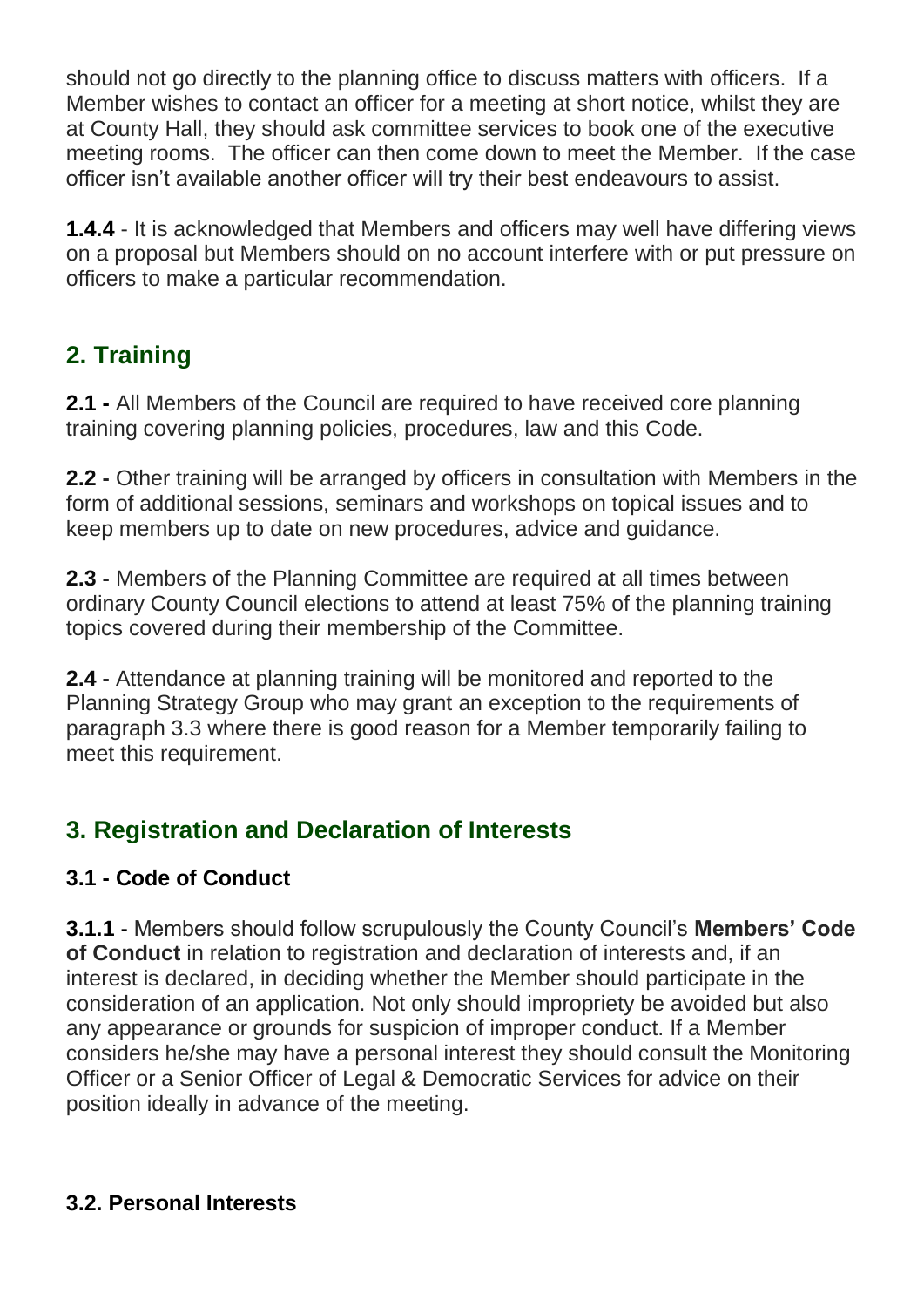**3.2.1 -** The principles about the disclosure of interests should be applied, not only to formal meetings, but also to any of a Member's dealings with Council officers, or with other Members. Where a Member has a personal interest, as defined by the Code, it must always be declared. It does not necessarily follow that the Member is debarred from participation in the discussion. The responsibility for declaring an interest lies with the Member, but the Monitoring Officer is there to advise. If there is any doubt in a Member's mind, he / she should seek early advice from the Monitoring Officer or other Senior Officer of Legal & Democratic Services on their position. Members should err on the side of declaring an interest when they are not sure.

**3.2.2 -** Members who have substantial property, professional or other interests relating to the planning function which would prevent them from voting on a regular basis, should avoid serving on the Planning Committee.

**3.2.3 -** Where a Local Member has decided he / she has a personal interest making it inappropriate for that Member to be involved in the processing and determination of a planning application in his / her ward such a Member may arrange for another Member to act as local Member instead to represent constituents views. In such a situation the local Member should inform the Monitoring Officer and the Chief Officer, Planning & Environment of the arrangement made and take no further part in the processing and determination of the planning application other than referring any representations or communications received to the Member who is acting as local Member.

### **3.3. Declaration**

**3.3.1 -** When declaring an interest at committee, this should be done at the beginning of the meeting. Members should be clear and specific in identifying the item on the agenda in which they have an interest, and the nature of that interest.

### **3.4. Predetermination**

**3.4.1 -** A Member has predetermined a planning application where the Member shows (e.g. in local press) he/she has made their mind up on the merits of the application prior to it being considered at committee. A predisposition is where a Member has an inclination or preliminary view on the merits of the application.

**3.4.2** - A Member who has predetermined the merits of a planning application in advance of it being considered at committee should not be a Member of the committee that considers that application. A Member of the committee may have a predisposition or a preliminary view. If in doubt a Committee Member should seek advice prior to the Committee meeting from either the Monitoring Officer or the Solicitor who attends committee meetings.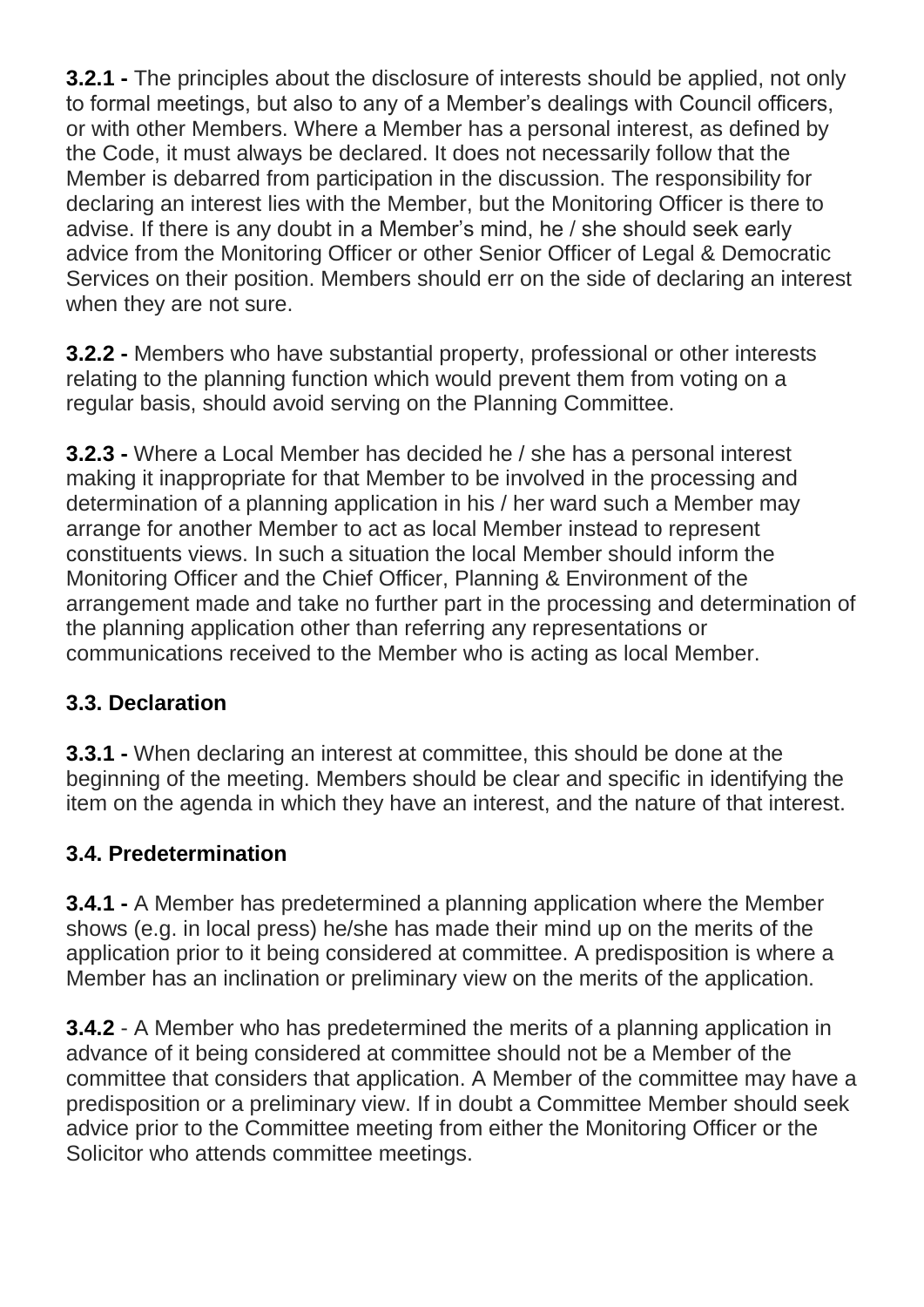**3.4.3** - Those Members who do not sit on the Planning Committee may predetermine their stance on an application but should respect the fact that Planning Committee Members cannot do the same.

## **3.5. Register**

**3.5.1 -** A register of Members' interests is maintained by the Council's Monitoring Officer. It is available for public inspection. Each Member has a responsibility to provide the Monitoring Officer with up to date written details of relevant interests.

## **3.6. Dual Community / Town & County Council Membership**

**3.6.1 -** Membership of a Town / Community Council which has expressed a view on a planning matter does not in itself mean that the Member cannot take part in the determination of the matter when it comes before the Planning Committee provided that the Member has kept an open mind and not committed himself / herself to a final view on the matter until all the arguments for and against have been aired at committee. The Member can enter into discussion and ask questions, but should make clear that a view in favour or against the proposal is on the basis of knowledge and information known at that time.

**3.6.2 -** Where an application submitted by a Community or Town Council is being considered then a Member of that Council may not vote on the proposal to determine the application unless the Member has obtained dispensation from the Standards Committee.

# **4. Lobbying**

**4.1 -** Lobbying is a part of the political process and it is quite common for Applicant's or other interested parties to wish to discuss a proposed development with Members before a planning application is determined. This can help Members' understanding of the issues and concerns associated with an application. Officers should be made aware of any lobbying correspondence Members receive.

**4.2 -** However, Members of the Planning Committee are under an obligation to determine matters on their merits. That means that they should not take a firm view on a planning matter before receiving and reading the officer's report or receiving any new information reported to the committee. Whilst Members of the committee may form an initial view or opinion, and indicate their view that an application is contrary to policy, they should not openly declare which way they intend to vote in advance of the Planning Control Committee meeting. To avoid compromising their position before they have received all the relevant information, committee Members are advised that they should:-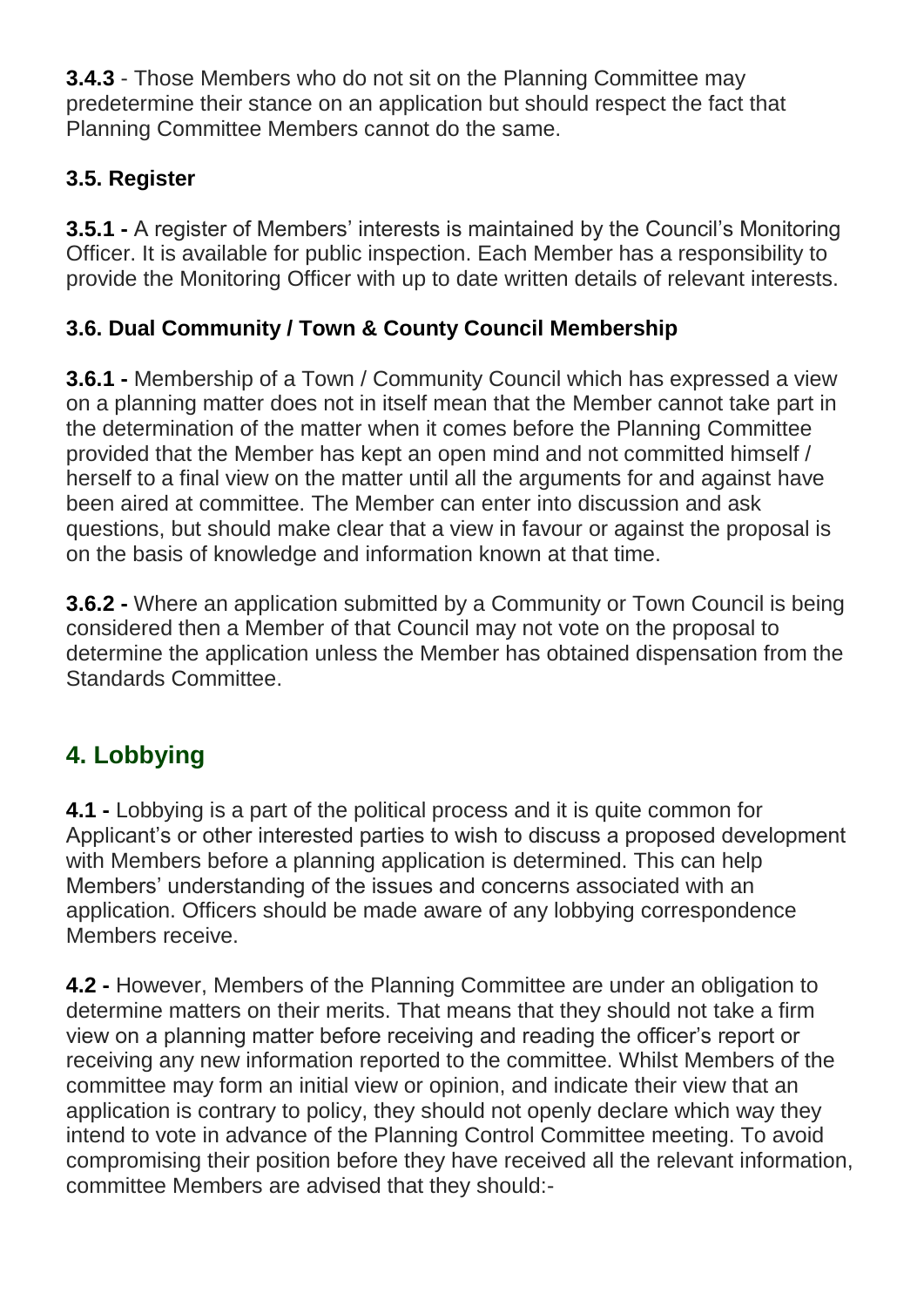- **Refer** applicants / developers who approach them for planning or procedural advice to the appropriate Planning Officer.
- **Avoid** making it known in advance whether they support or oppose the proposal.
- **Avoid** campaigning actively in support of a particular outcome.
- **Direct** lobbyists or objectors to the appropriate Planning Officer, who will include reference to their opinions where relevant in their report.

**4.3 -** Members should declare at the appropriate part of the committee meeting significant contact with applicants and objectors. Significant contact is where a Member has been contacted on four or more occasions by the applicant or the same objector (either orally or in writing).

**4.4 -** Members must advise the Ward Member as a courtesy in cases where they are seeking to be involved in a development proposal or enforcement issue outside of their own Ward. It is accepted that where a planning application has a significant effect on another ward the Member(s) for that ward is entitled to become involved in the development proposal.

**4.5 -** Members of the Planning Committee must avoid organising support for or against a planning application. Where such a Member does organise support for or against a planning application then that Member must stand down from the Planning Committee on such a planning application. Where a Member is in doubt about such issues the Member should seek advice from the Monitoring Officer or other Senior Officer in Legal & Democratic Services ideally in advance of the meeting.

**4.6 -** If a Planning Committee Member expresses support for, or opposition to, a proposal before the matter is formally considered at the relevant meeting, whether or not there has been lobbying, he / she could have some difficulty in being able to claim to retain an open mind on the issue and to be prepared to determine the application on its merits. If such a Member does express an opinion, then it should make it clear that it is a preliminary opinion and that he / she will only be in a position to take a final decision when all the evidence and arguments have been considered.

**4.7 -** Where a member of the committee has not complied with 5.2, 5.5 or 5.6 above and has predetermined the merits of the application, they must not participate in the decision making on that application.

## **5. Applications Submitted by Members and Officers**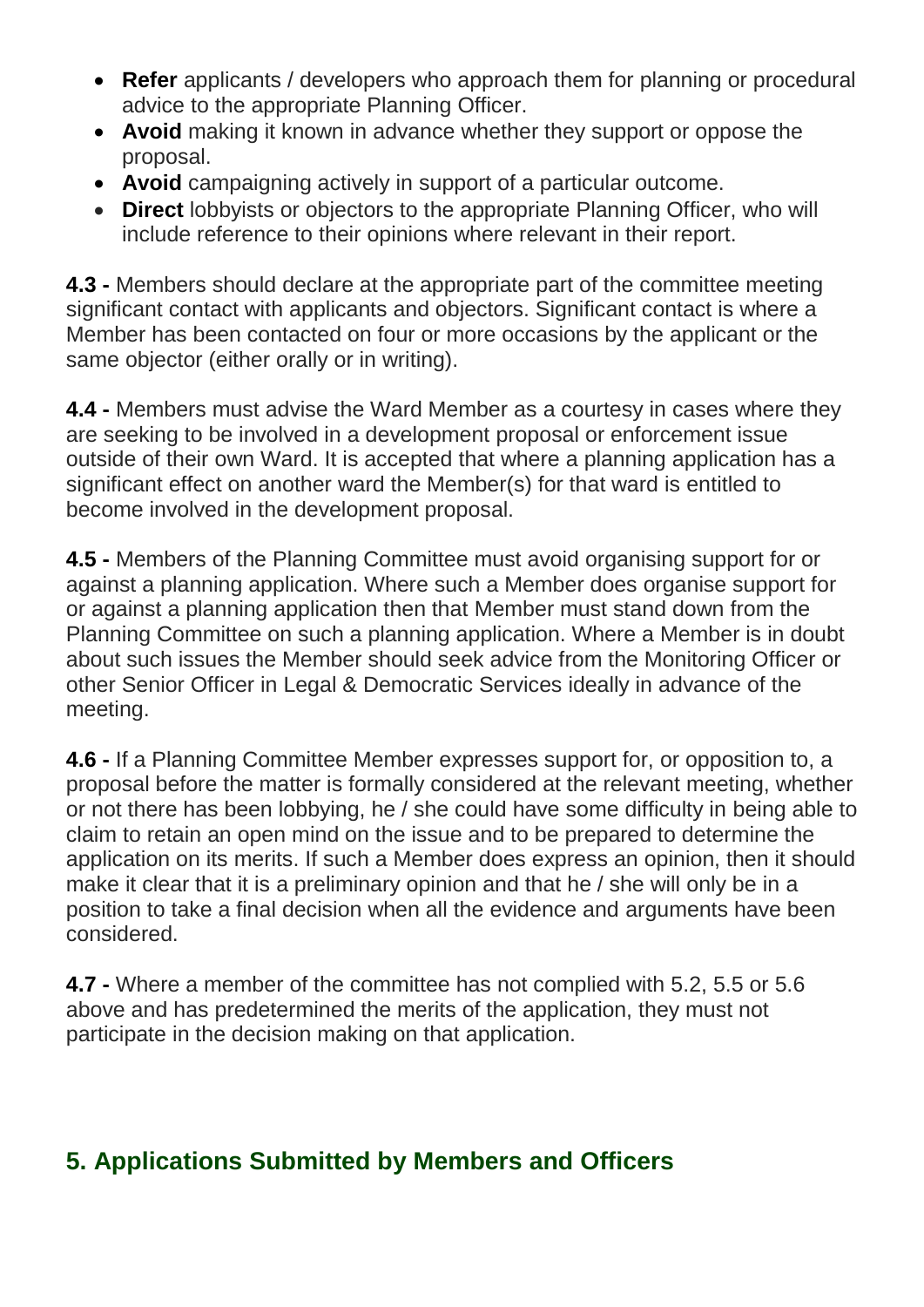**5.1 -** Planning applications submitted by or on behalf of Members, or officers involved in the planning application process, or the close relatives\* of Members or such officers where the officer or Member knows of the application shall be decided by the Planning Committee and not by the Chief Officer, Planning & Environment under delegated powers.

[\* Close relative is defined as spouse, partner, parent, child or sibling].

**5.2 -** A Member affected by clause 6.1 shall declare the personal and prejudicial interest at any meeting of the Planning Committee to determine the application, take no part in the decision and leave the meeting place unless granted a dispensation by the Standards Committee.

**5.3 -** The affected officer shall take no part in the processing of the application and its determination.

# **6. Applications Submitted by the Council**

**6.1 -** It is important that the Council is seen to be treating applications for its own development (or a development involving the Council and another party) on an equal footing with all other applications as well as actually doing so.

**6.2 -** Subject to any legislative restrictions all such proposals will be subject to the same administration processes, including consultation, as private applications with consideration being made in accordance with policy and any other material planning considerations.

# **7. Pre-Application and Enforcement Discussions**

**7.1 -** Pre-application meetings between officers and potential applicants and negotiations regarding breaches of planning control are encouraged.

The aim of such meetings is to ensure beneficial development and to resolve matters that might otherwise lead to the refusal of planning permission. Such discussions will normally take place at officer level and Members should refer requests for such advice to the officers. If Members become involved in such discussions they should make it clear that their views are personal and provisional. To avoid such meetings being misunderstood:-

 **It will be made clear** prior to and at such meetings that only personal and provisional views based upon the Development Plan and other material considerations can be given and no commitments can be made which would bind or otherwise compromise the Planning Committee or any member of the committee.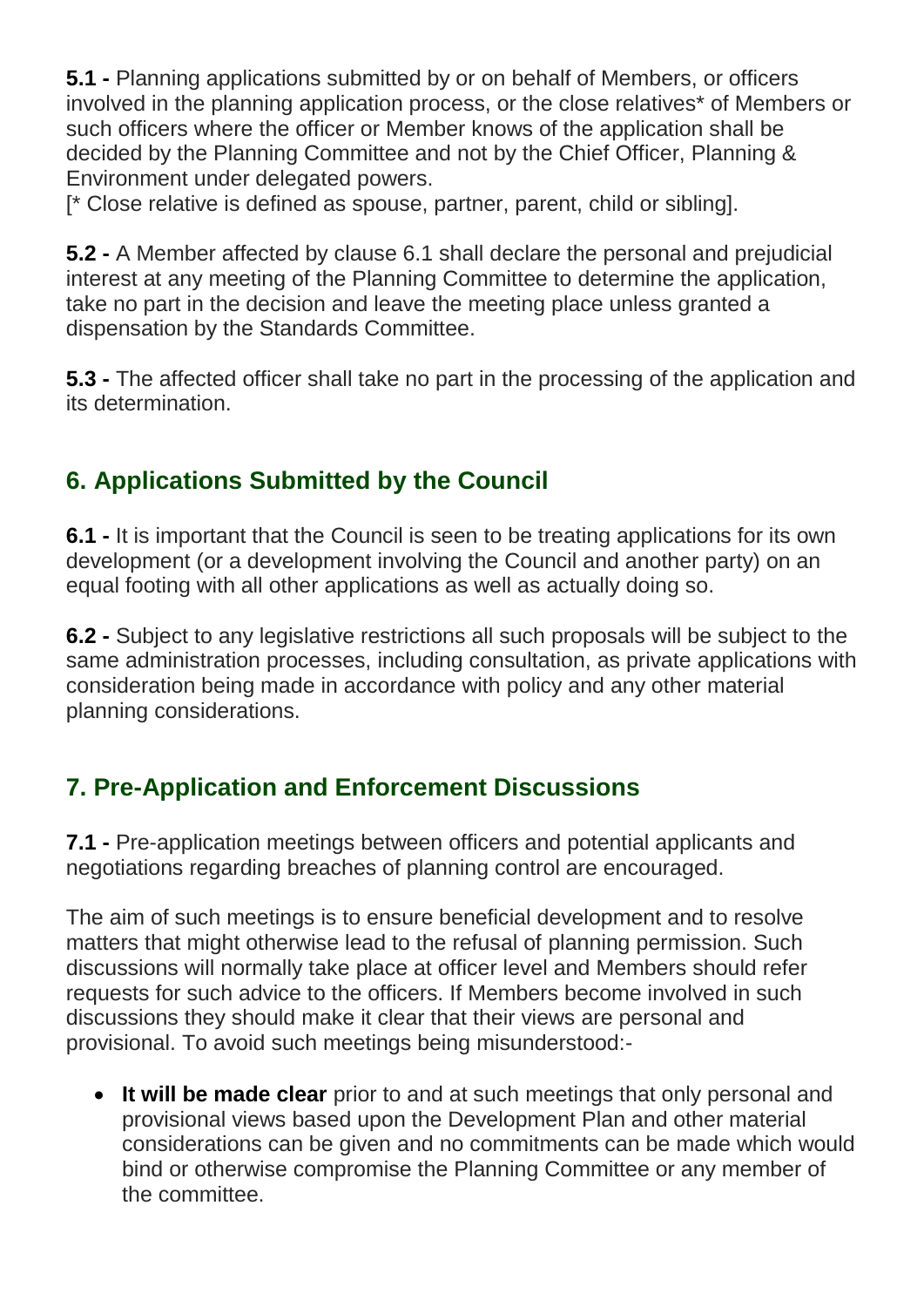- **A note** of the discussion will be taken and placed on file and made available for public inspection once an application has been made.
- **Where** exceptionally meetings are to involve Members the meetings will be arranged by and attended by officers.

# **8. Planning Committee Site Visits**

**8.1.1 -** Planning Committee site visits are not meetings where decisions are made and neither are they public meetings. They are essentially fact finding exercises held for the benefit of Members where a proposed development may be difficult to visualise from the plans and supporting material. They may be necessary for careful consideration of relationships to adjoining property or the general character of the area due to the scale or design of the development.

### **8.2. Request for a Site Visit**

**8.2.1 -** A request for a site visit is normally made by the local Ward Member in response to being consulted on the proposed development. The request must be in writing (e.g. e-mail) and should clearly indicate the planning reasons for the visit which will appear on the agenda for site visits. Site visits can be costly and cause delay so it is important that they are only held where necessary and prior to committee. Site visits are held pursuant to a decision of the Chair of the Planning Committee or pursuant to a request from a local Member including another Ward Member consulted because the application significantly affects the other ward. All local Members will be advised when a site visit has been arranged.

**8.2.2 -** Examples where a site visit would not normally be appropriate include where:

- Purely policy matters or issues of principle are at issue
- The Member wishes to consider boundary or neighbour disputes
- Issues of competition
- Loss of property values
- Any other issues which are not material planning considerations
- Where Members have already visited the site within the last 12 months, except in exceptional circumstances

Where no planning reason is given for the site visit or the reason for the site visit is any of the above the Chair should not convene the site visit.

### **8.3. Format and Conduct at the Site Visit**

**8.3.1 -** Members of the Planning Committee and the Local Ward Member(s) will be notified in advance of any visit. Such visits are not formal meetings of the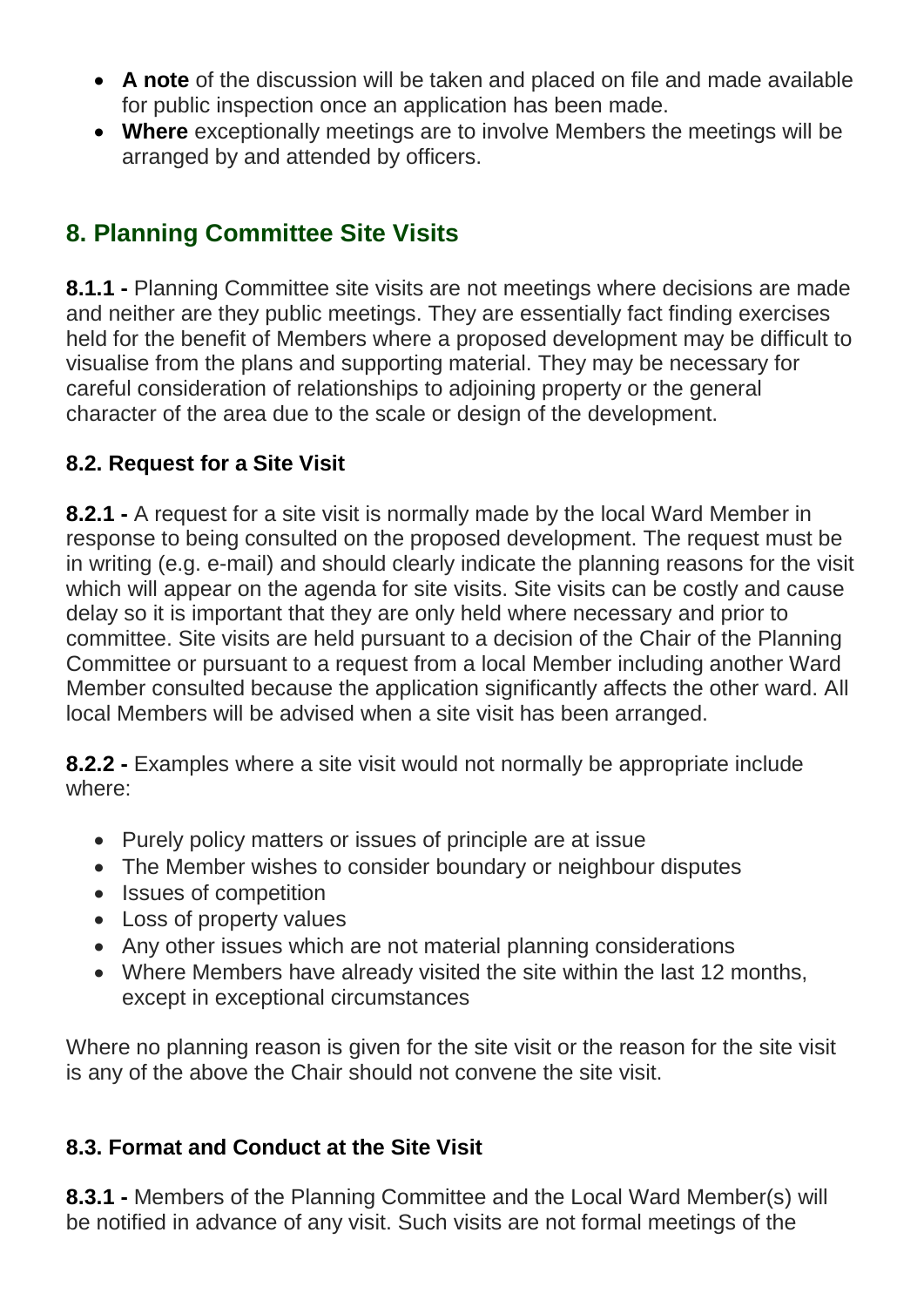Committee and there is no right of public attendance at the visit itself. If the public in lobbying Members on their way to or from a site visit seek to present documentation they should be advised to send it to the Planning Department instead

**8.3.2 -** Advance notice of the site visit will also be sent to the applicant or agent requesting that access to the site for Members/officers be provided at the specified time/date and pointing out that the applicant/agent will not be allowed to participate in the site visit. Any Member with a personal and prejudicial interest must not take part in the site visit.

**8.3.3 -** The Chair will invite the Planning Officer to briefly outline the proposal and point out the key issues raised by the application and of any vantage points from which the site should be viewed then the local ward Member will be invited to speak, followed by other Members of the Committee who may ask questions and seek clarification from officers who will respond. Any statement or discussion concerning the principles and policies applicable to the development should not be allowed by the Chairman.

**8.3.4 -** Although site visits are not part of the formal committee consideration of the application, the Code of Conduct still applies to site visits and Members should have regard to the guidance on declarations of personal interest.

**8.3.5 -** A file record will be kept of those attending the site visit, together with a brief note of any points raised.

**8.3.6 -** For the avoidance of doubt references in this section to Local Member(s) includes adjacent ward Members where the application significantly affects their ward.

**8.3.7 -** Occasionally the applicant/agent/owner of the site to be visited may not permit Members and officers onto the site. There may be good reason for this, for example, if someone was injured they could have a claim against the landowner. Where access is refused to one or more of the elected Members, the Chairman will be advised that none of the Members and officers should enter onto the land. In such circumstances the site should be viewed from the nearest public land such as the public highway.

**8.3.8 -** In summary site visits are:

- **Fact** finding exercise.
- **Not part** of the formal committee meeting and therefore public rights of attendance do not apply.
- **To enable** officers to point out relevant features.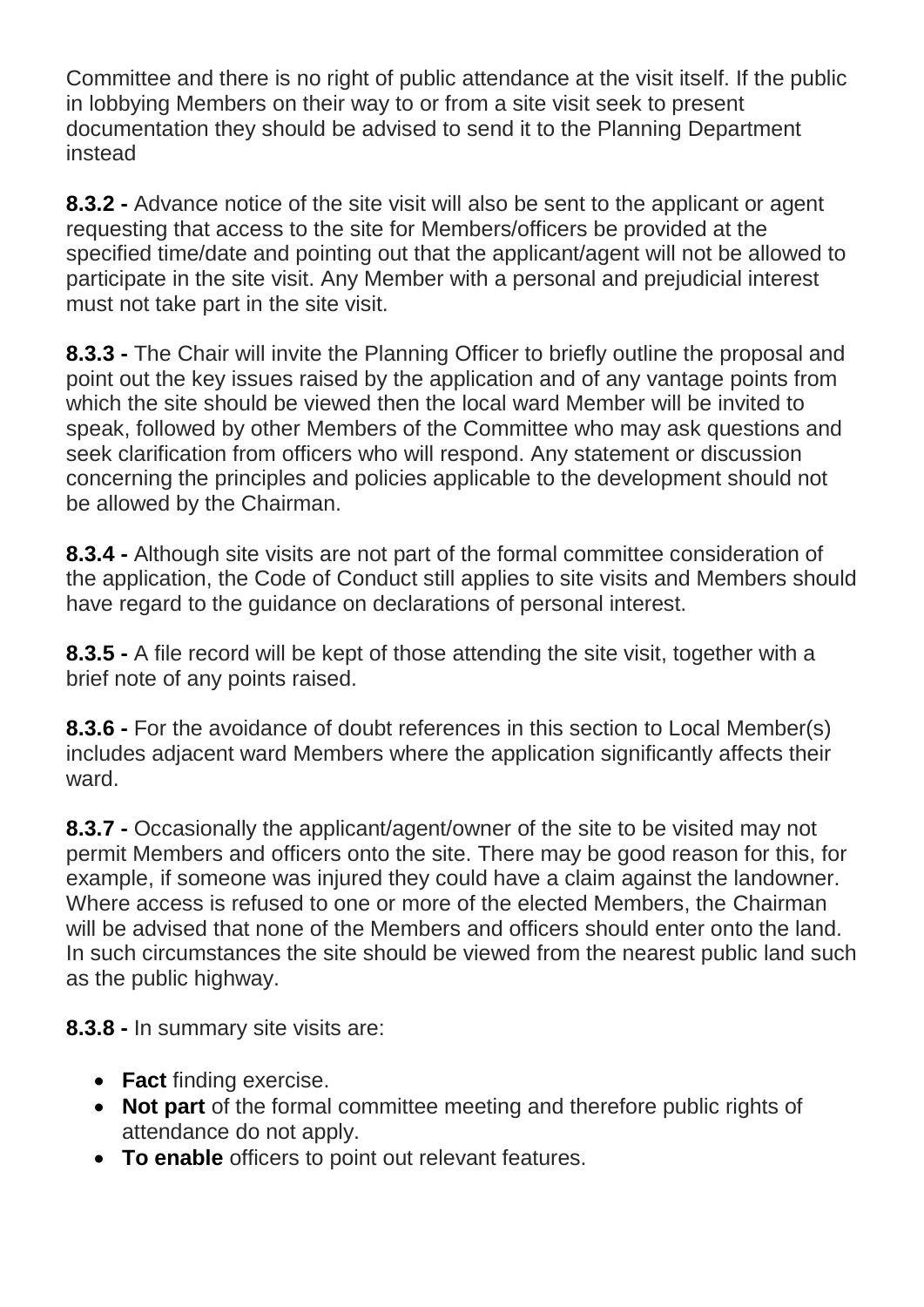**To enable** questions to be asked on site for clarification. However, discussions on the application will only take place at the subsequent committee.

# **9. Procedure at Planning Committee**

**9.1 -** The majority of planning applications are determined by the Chief Officer, Planning & Environment under the Council's delegation scheme. This is necessary to ensure that most decisions are made in a timely manner. Whilst Members have a right to request that applications, affecting their ward be determined by the Planning Committee such requests should be justified by clearly identifying in writing why a committee decision is required. This is generally done on the return notification form sent out to Members.

**9.2 -** Officers will produce written reports on all planning applications reported to committee. In respect of each proposal the report will include, amongst other matters:

- Description of the proposal
- Description of the site
- Responses to consultations and officer observations thereon.
- Summary of objections and / or support received
- Relevant site history
- Relevant Development Plan policies
- Relevant planning quidance where appropriate
- Any other material planning consideration
- An appraisal by the Case Officer which will include the relevant views of other consulted officers within the Planning Division
- A clear recommendation
- Brief details of the substance of any conditions to be imposed or;
- Full details of reasons for refusal.

**9.3 -** Late observations received up to 5.00 p.m. the day before a committee meeting will be summarised and reported separately and circulated to Members immediately prior to the start of the meeting.

**9.4 -** The Planning Officer will briefly introduce each item highlighting the key issues for Members consideration.

**9.5 -** Where an application is being reported to committee, the Chair will allow oral representations to be made in accordance with the protocol on public speaking prior to the committee debating the application.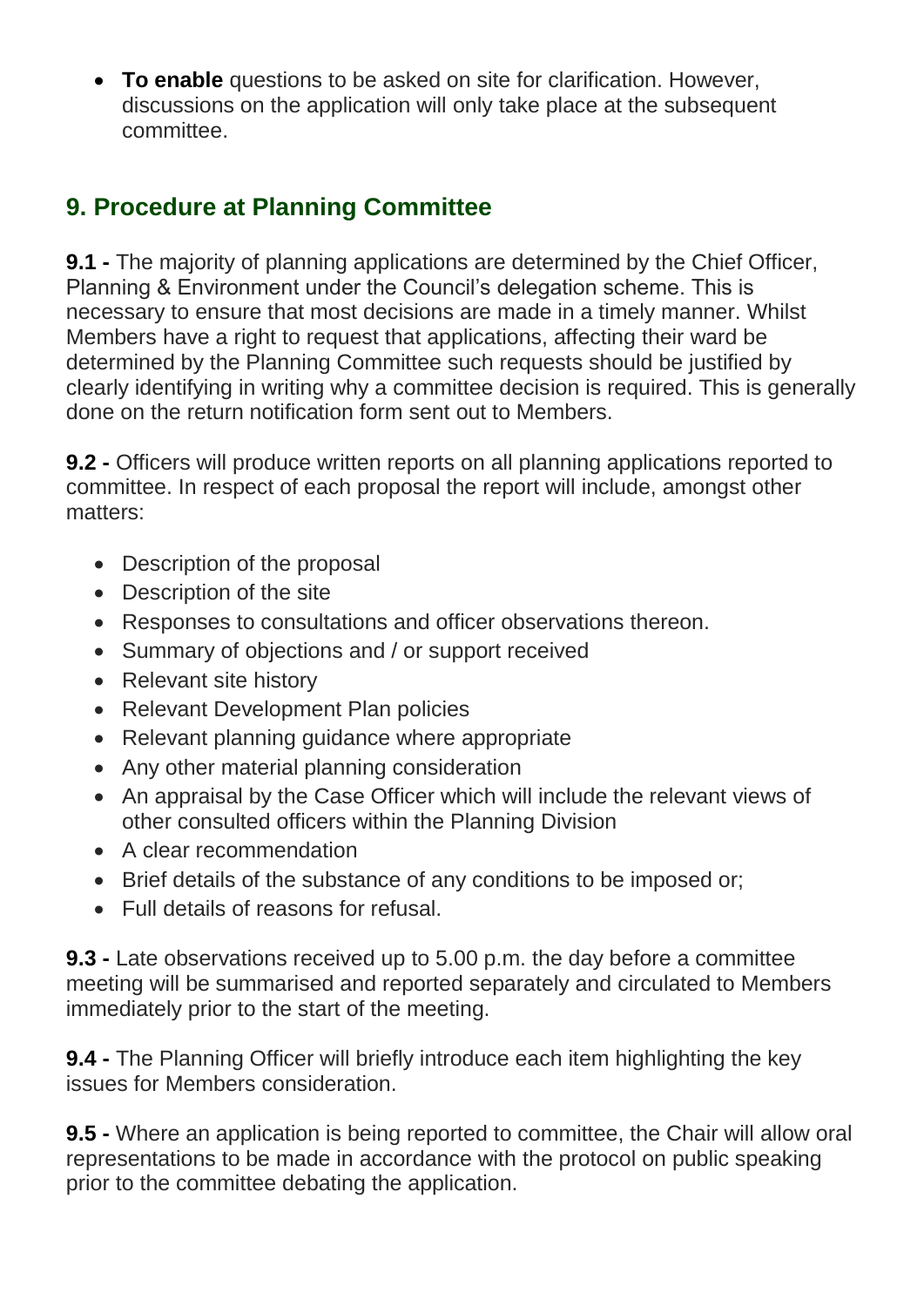**9.6 -** Where a Member seeks and obtains a majority for a deferment for a specific purpose then there will be no further debate on that matter until such time as the proposal is re-presented.

**9.7 -** Members who read out at committee, or refer to, communications they have received should provide an advance copy to officers.

# **10. Decisions Contrary to Officer Recommendation**

**10.1 -** From time to time members of the Planning Committee will disagree with the professional advice given by the Chief Officer, Planning & Environment. The committee's decisions must be in accordance with the provisions of the Development Plan unless material considerations indicate otherwise. If Members propose to make a decision contrary to the officer recommendation (whether for approval or refusal), the proposer should set out clearly the reasons for doing so. The Chairperson will ensure that the officer is given the opportunity to explain the implications of the contrary decision, before a vote is taken.

**10.2 -** In cases where the Planning Committee decides for good and valid reasons to depart from the Chief Officer, Planning & Environment recommendation, the committee must always define the reasons for rejecting the officer's recommendation and those reasons must be recorded in the minutes of the meeting.

**10.3 -** In the case of conditions which the committee has resolved to add or amend the precise wording is delegated to the Chief Officer, Planning & Environment and, if appropriate, in consultation with the Chair of committee.

**10.4 -** In cases of refusal the reasons shall be clearly stated and agreed by Members. There may be occasions when officers need to clarify the reasons for refusal either at the meeting itself, in an email to the proposer and seconder, or by a report to a subsequent meeting.

**10.5 -** A legal advisor present at the committee meeting may subsequently prevent a decision notice being issued until a report by the Chief Officer Governance has been considered at the subsequent committee meeting. The reason for this report may be concerns of a legal nature or that at the committee meeting the Chief Officer, Planning & Environment indicated the proposed decision represents a significant departure from planning policy and the legal officer subsequently agreed.

## **11. Planning Appeals**

**11.1 -** There are a wide variety of different factual situations relating to appeals. There can be appeals against non-determination or against a refusal made under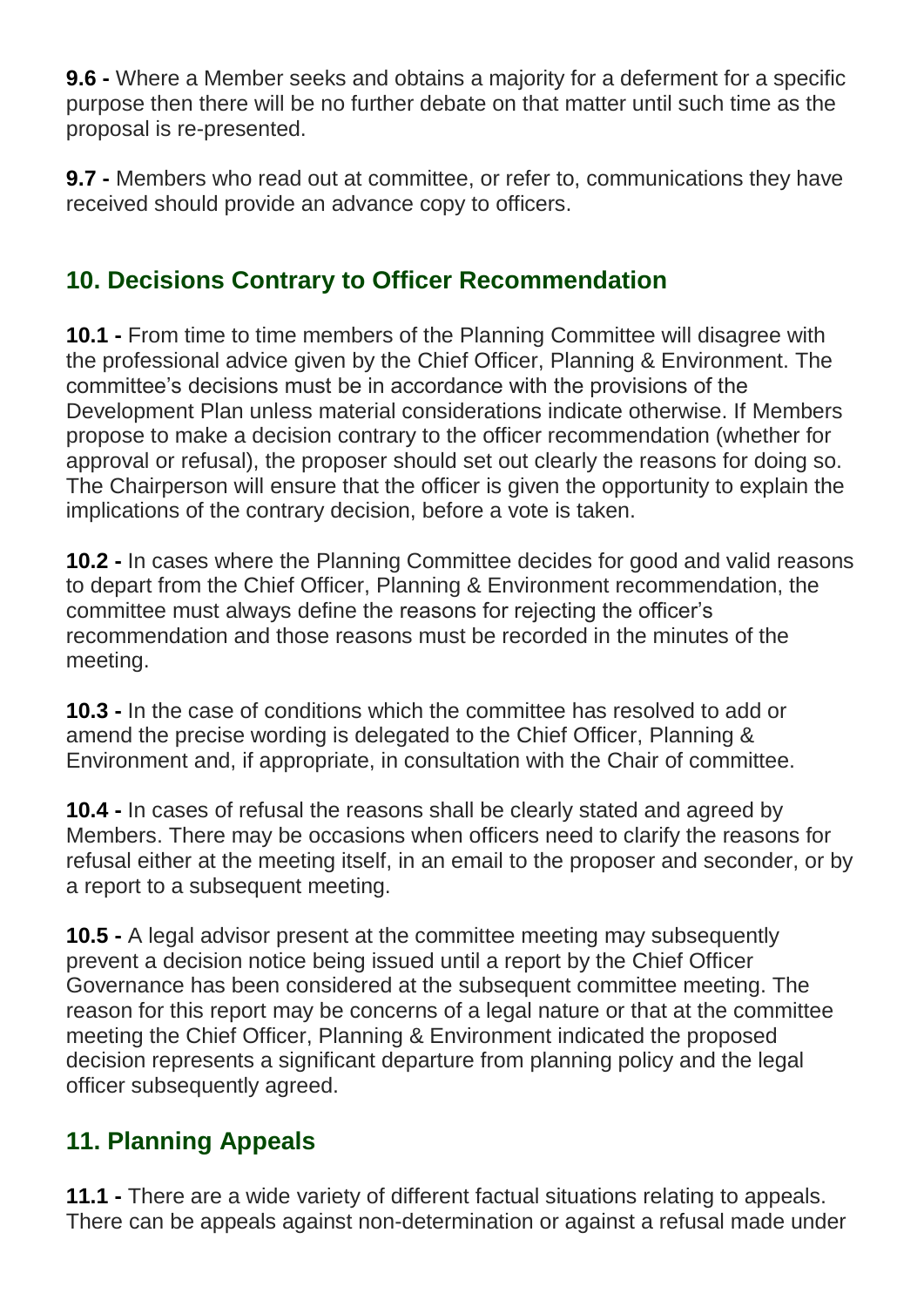officers' delegated powers or by the Planning Committee, either in accordance with the officer recommendation or contrary to the officer recommendation. Appeals can be heard by way of written representations, informal hearing or at an inquiry or a combination of those. The appeal may relate to a major or a minor planning proposal, a development that has attracted a lot of interest from Members and the public or a proposal that is of limited interest. Because of the range of circumstances, the way the Council responds to an appeal will be individual to the circumstances of that appeal. The following principles will guide the Council's response to each specific appeal.

**11.2 -** The Council recognises the importance of complying with the timescales within the appeal process as a failure to meet these timescales can lead to an award of costs against the Council and the lost ability of the Council to properly set out their case.

**11.3 -** The Council will adopt a team approach to appeals whereby Members and officers work together in the best interest of the Council, irrespective of how the decision appealed against was arrived at.

**11.4 -** The decision whether an appeal is determined by way of written representations, informal hearing or public inquiry is a matter for the Planning Inspectorate but the Council is given the opportunity of making representations as to the appropriate format. The Chief Officer, Planning & Environment will make representations on behalf of the Council as to its preferred format where possible following consultation with the local Member(s).

**11.5 -** In the case of Informal Hearings and inquiries, the Chief Officer, Planning & Environment will determine who shall present the case on behalf of the Council following consultation with the Chair and Vice Chair of the Planning Committee.

**11.6 -** Where the decision appealed against was made by officers under delegated powers or was pursuant to an officer recommendation, the case will normally be presented by the Council's officers.

**11.7 -** Where the decision was made by Members contrary to officer recommendation, attendance by one or more Members would assist the Council's case and relevant Members will be approached by the Chief Officer, Planning & Environment to ascertain their availability. Officers will assist any such Member in preparing for the appeal.

**11.8 -** External legal representation and/or consultants will be engaged where the Chief Officer, Planning & Environment, following consultation with the Local Member(s) and the Chair and Vice Chair of the Planning Committee, believes this to be appropriate in all the circumstances. One relevant circumstance is the need for Planning Officers who are members of The Royal Town Planning Institute to